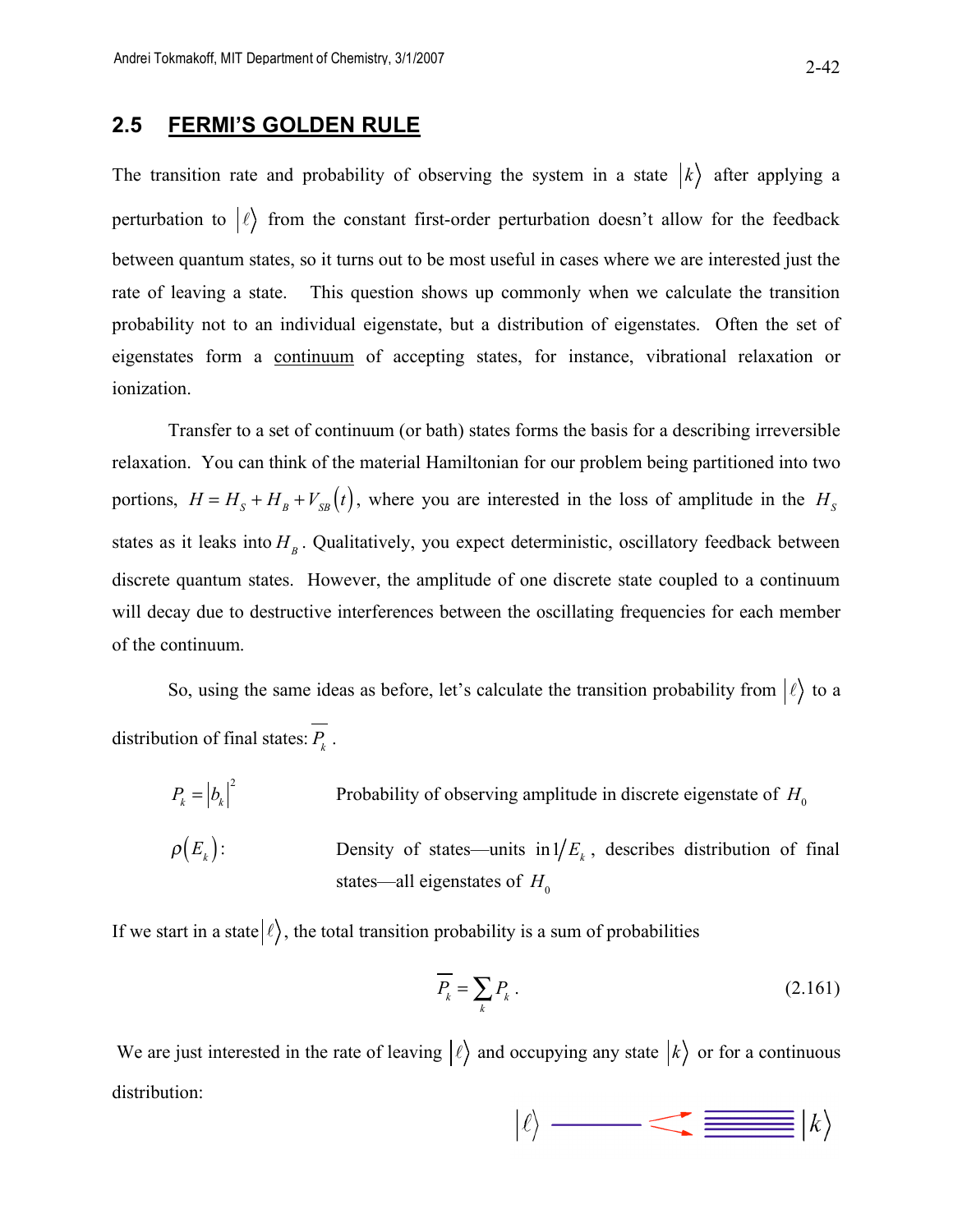$$
\overline{P}_k = \int dE_k \, \rho(E_k) \, P_k \tag{2.162}
$$

For a constant perturbation:

$$
\overline{P}_{k} = \int dE_{k} \, \rho(E_{k}) \, 4|V_{k\ell}|^{2} \, \frac{\sin^{2}((E_{k} - E_{\ell})t/2\hbar)}{|E_{k} - E_{\ell}|^{2}} \tag{2.163}
$$

 $\lambda$ 

 $\mathcal{L} = \mathcal{L}$ 

Now, let's make two assumptions to evaluate this expression:

1)  $\rho(E_k)$  varies slowly with frequency and there is a continuum of final states. (By slow what we are saying is that the observation point *t* is relatively long).

2) The matrix element  $V_{k\ell}$  is invariant across the final states.

These assumptions allow those variables to be factored out of integral

$$
\overline{P_k} = \rho |V_{k\ell}|^2 \int_{-\infty}^{+\infty} dE_k \, 4 \, \frac{\sin^2 (E_k - E_\ell) t / 2\hbar}{(E_k - E_\ell)^2} \tag{2.164}
$$

Here, we have chosen the limits  $-\infty \to +\infty$  since  $\rho(E_k)$  is broad relative to  $P_k$ . Using the identity

$$
\int_{-\infty}^{+\infty} d\Delta \frac{\sin^2 a\Delta}{\Delta^2} = a\pi
$$
 (2.165)

with  $a = t / \hbar$  we have

$$
\overline{P_k} = \frac{2\pi}{\hbar} \rho |V_{k\ell}|^2 t \tag{2.166}
$$

The total transition probability is linearly proportional to time. For relaxation processes, we will be concerned with the transition <u>rate</u>,  $\overline{w}_{k\ell}$ :

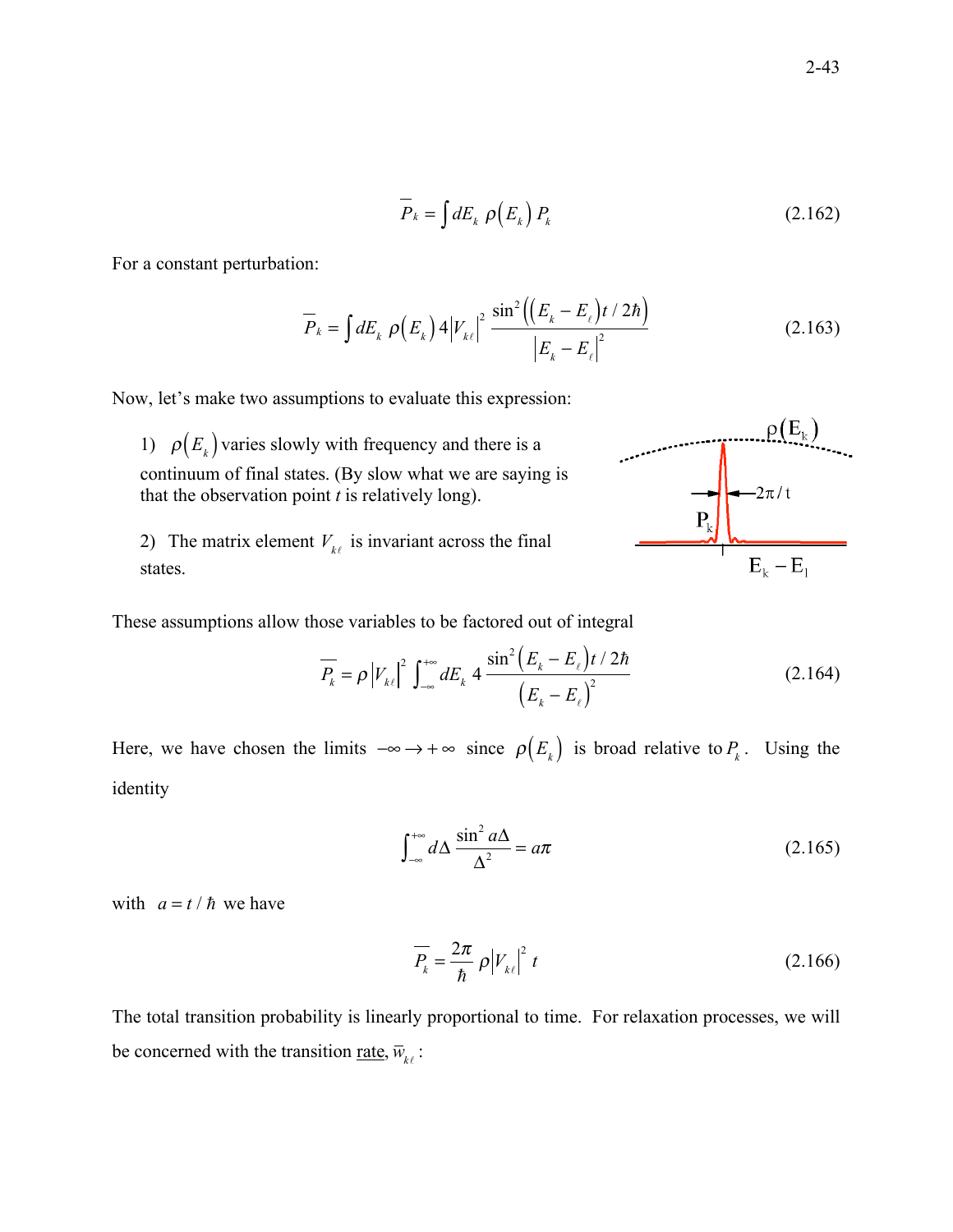$$
\overline{w}_{k\ell} = \frac{\partial \overline{P}_{k\ell}}{\partial t} \n\overline{w}_{k\ell} = \frac{2\pi}{\hbar} \rho |V_{k\ell}|^2
$$
\n(2.167)

Remember that  $P_k$  is centered sharply at  $E_k = E_k$ . So although  $\rho$  is a constant, we usually write eq. (2.167) in terms of  $\rho(E_k = E_\ell)$  or more commonly in terms of  $\delta(E_k - E_\ell)$ :

$$
\overline{w}_{k\ell} = \frac{2\pi}{\hbar} \rho \left( E_k = E_\ell \right) \left| V_{k\ell} \right|^2 \tag{2.168}
$$

$$
w_{k\ell} = \frac{2\pi}{\hbar} |V_{k\ell}|^2 \delta(E_k - E_\ell) \qquad \qquad \overline{w}_{k\ell} = \int dE_k \, \rho(E_k) \, w_{k\ell} \qquad (2.169)
$$

This expression is known as Fermi's Golden Rule. Note the rates are independent of time. As we will see going forward, this first-order perturbation theory expression involving the matrix element squared and the density of states is very common in the calculation of chemical rate processes.

## **Range of validity**

For discrete states we saw that the first order expression held for  $|V_{k\ell}| \ll \hbar \omega_{k\ell}$ , and for times such that  $P_k$  never varies from initial values.

$$
P_k = \overline{w}_{k\ell} \left( t - t_0 \right) \qquad \qquad t << \frac{1}{\overline{w}_{k\ell}} \qquad (2.170)
$$

However, transition probability must also be sharp compared to  $\rho(E_k)$ , which implies

$$
t \gg \hbar / \Delta E_k \tag{2.171}
$$

So, this expression is useful where